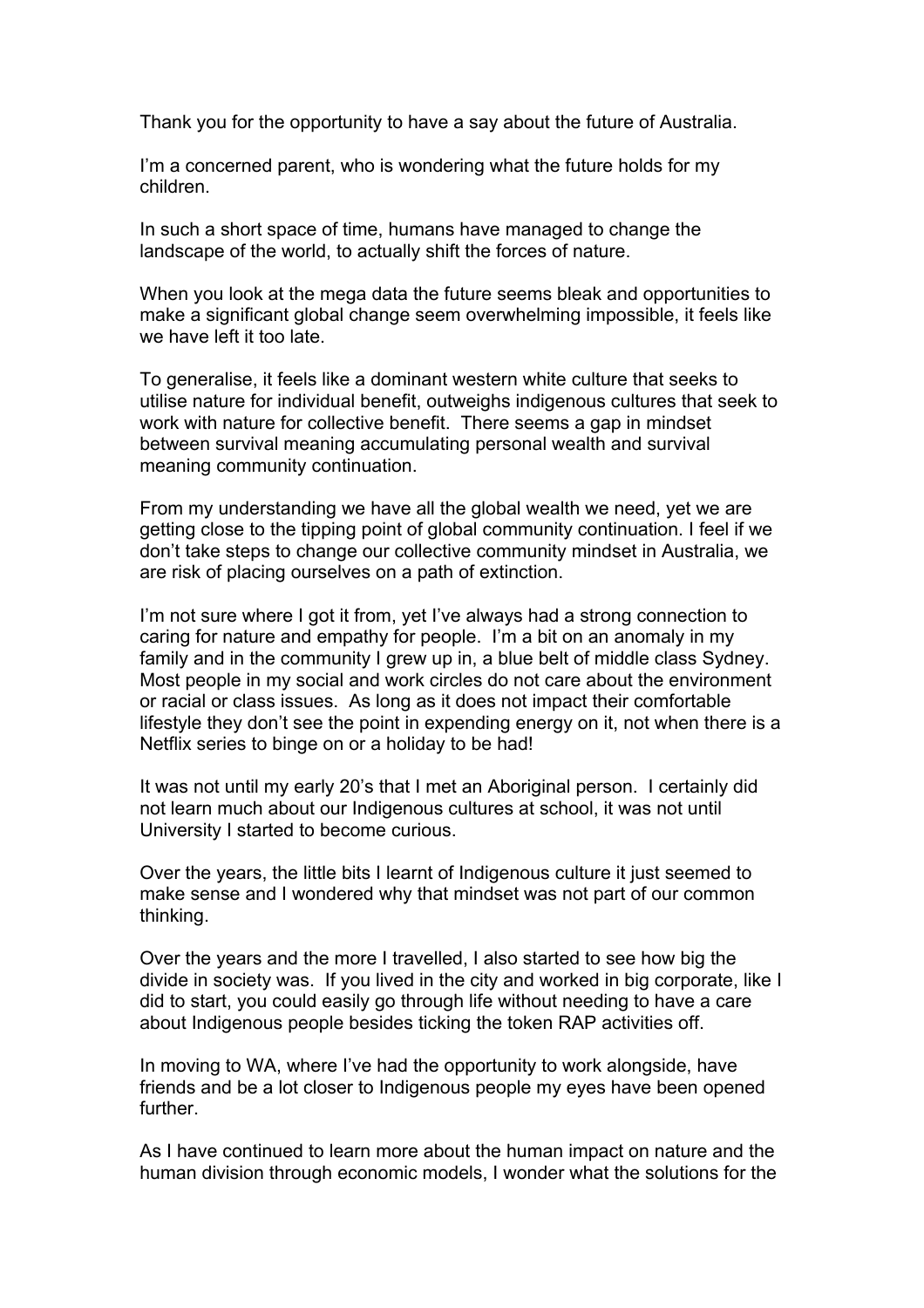future are. I don't just learn through research, I learn from daily life experiences. It just seems we can't solve the problems with the same thinking that caused them.

 In recent years I have formed the belief that many of our current social and economic problems were solved a long time ago.

 I believe we have an amazing opportunity in Australia. We have the longest continuous culture in the world, right here! One of the most sophisticated social structures of humankind, purposed designed for survival within our shores. I can't help but think how different our history might have been, if first settlers just asked how to live here and adapted rather than imposed.

 I also can't understand why I didn't learn so much more about the cultures of my own country before others at school.

 To me, for our survival, it seems now is the time to rectify the situation by asking the questions of First Nation people. How can we live here sustainably? What does a collaborative culture look like? What social changes do we need to make? How can we work with the land and live from native produce? Many of the answers to these questions were solved a long time ago, out of the same necessity. The solutions are there, they just need to be re-discovered and tweaked for the current times.

 To me, it is essential for First Nation people to have a voice to Parliament. A formal place where that knowledge and wisdom can be shared so we can start to learn, change and grow. Let's hope it happens in time for us to make the changes we need.

 I also feel that for the majority of the population to take notice and for these matters to somehow become infused in their day-to-day, constitutional recognition of First Nation people needs to occur. People won't listen unless they respect. Sometimes that respect is gained through formal recognition, it creates importance. Without out that formal recognition, there is no power. No reason for people without empathy to take notice.

 Some people close to me say, "you'll just have to wait till I die" when I try to discuss issues with the environment or racism. Let's hope our kids grown up in a society where that formal recognition and respect is enshrined in the constitution; it is just the way things are. Then we have a chance of hope.

 So please, for the sake out all our collective future, let's do the 5 key things we can to start changing the course of the future and rectify the mistakes of the past:

- 1. Have a referendum on the National Voice.
- 2. Enable the legislation for the voice in the following term of Parliament.
- 3. Ensure Aboriginal and Torres Strait Islander people have the chance to influence the membership model for the National Voice.